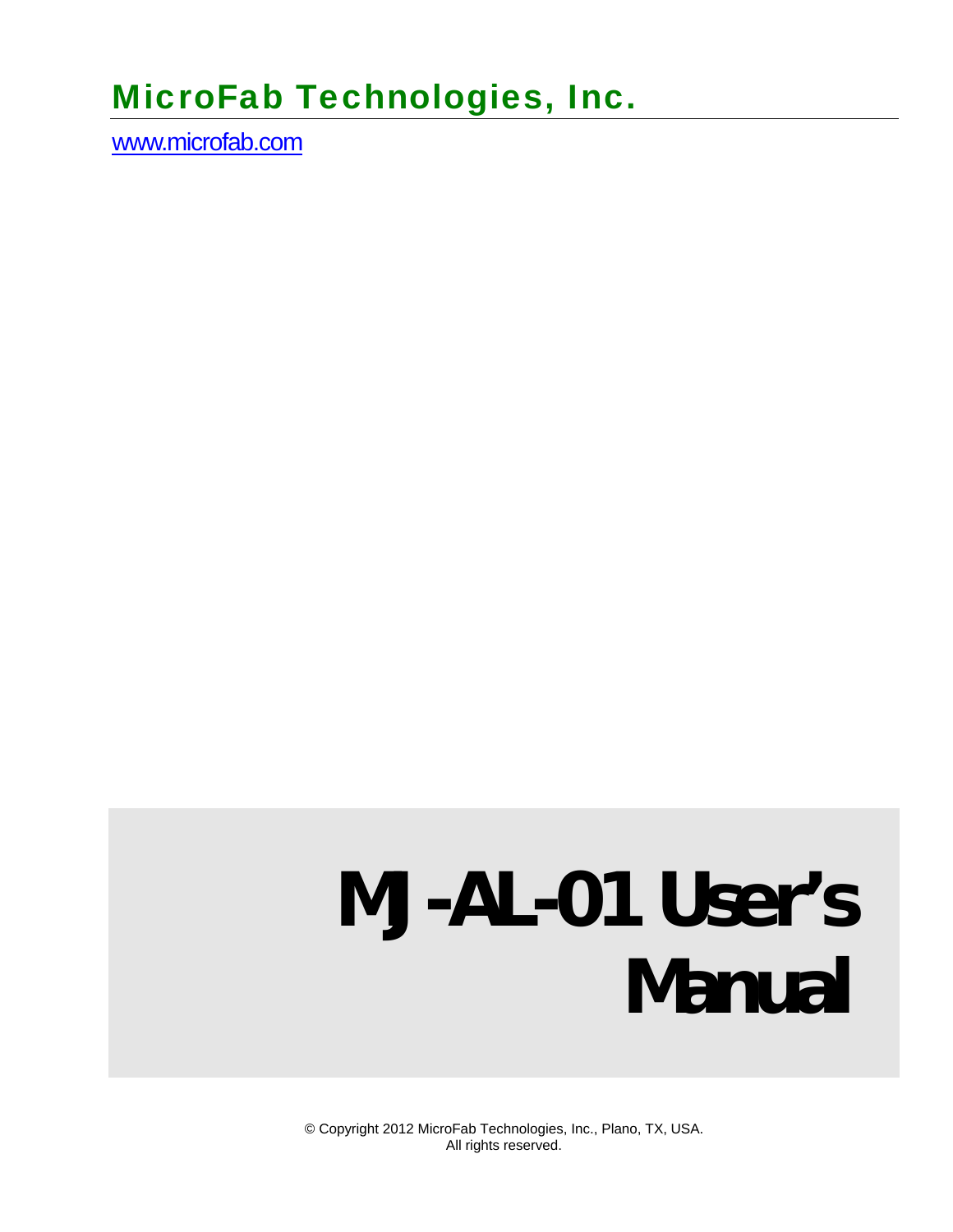#### General Notice:

The information contained in this document is subject to change without notice.

MicroFab makes no warranty of any kind with regard to this material, including but not limited to, the implied warranties of merchantability and fitness for a particular purpose. MicroFab shall not be liable for errors contained herein or for incidental or consequential damages in connection with the furnishing, performance, or use of this material.

#### Regarding Dispensing Device(s)

**All dispensing devices are tested at MicroFab. Test waveforms are established for IPA and DI Water. If your dispenser does not function as expected, repeat these test conditions as described in the form included with each dispensing device. If the device does not dispense IPA or DI Water with the test waveforms, please contact MicroFab.** 

#### **Cleaning procedures for MicroFab's dispensers can be found on the website at www.microfab.com**

#### **Warranty**

The MJ-AL-01 dispensing device is warranted against defects in material and workmanship for a period of thirty days from date of shipment. During the warranty period, MicroFab will, at its option, either repair or replace units which prove to be defective.

#### Limitation of Warranty

The foregoing warranty shall not apply to defects resulting from improper or inadequate maintenance by Buyer, Buyersupplied software or interfacing, unauthorized modification or misuse, or operation outside of the environmental specifications for the product. MicroFab makes no claim that the unit will operate with jetting devices, dispensing systems, or waveform generators from any other Manufacturer.

| <b>General Safety Considerations</b> |                                                                                                                                                                                                                                     |  |  |
|--------------------------------------|-------------------------------------------------------------------------------------------------------------------------------------------------------------------------------------------------------------------------------------|--|--|
| <b>Warning</b>                       | The jetting device itself presents no general chemical hazard. However, when fluids are selected<br>to be dispensed by the operator, appropriate safety measures should be followed as outlined in<br>the selected material's MSDS. |  |  |
| <b>Warning</b>                       | If this product is not used as specified, the protection provided by the equipment could be<br>impaired. This product must be used in a normal condition (in which all means for protection are<br>intact) only.                    |  |  |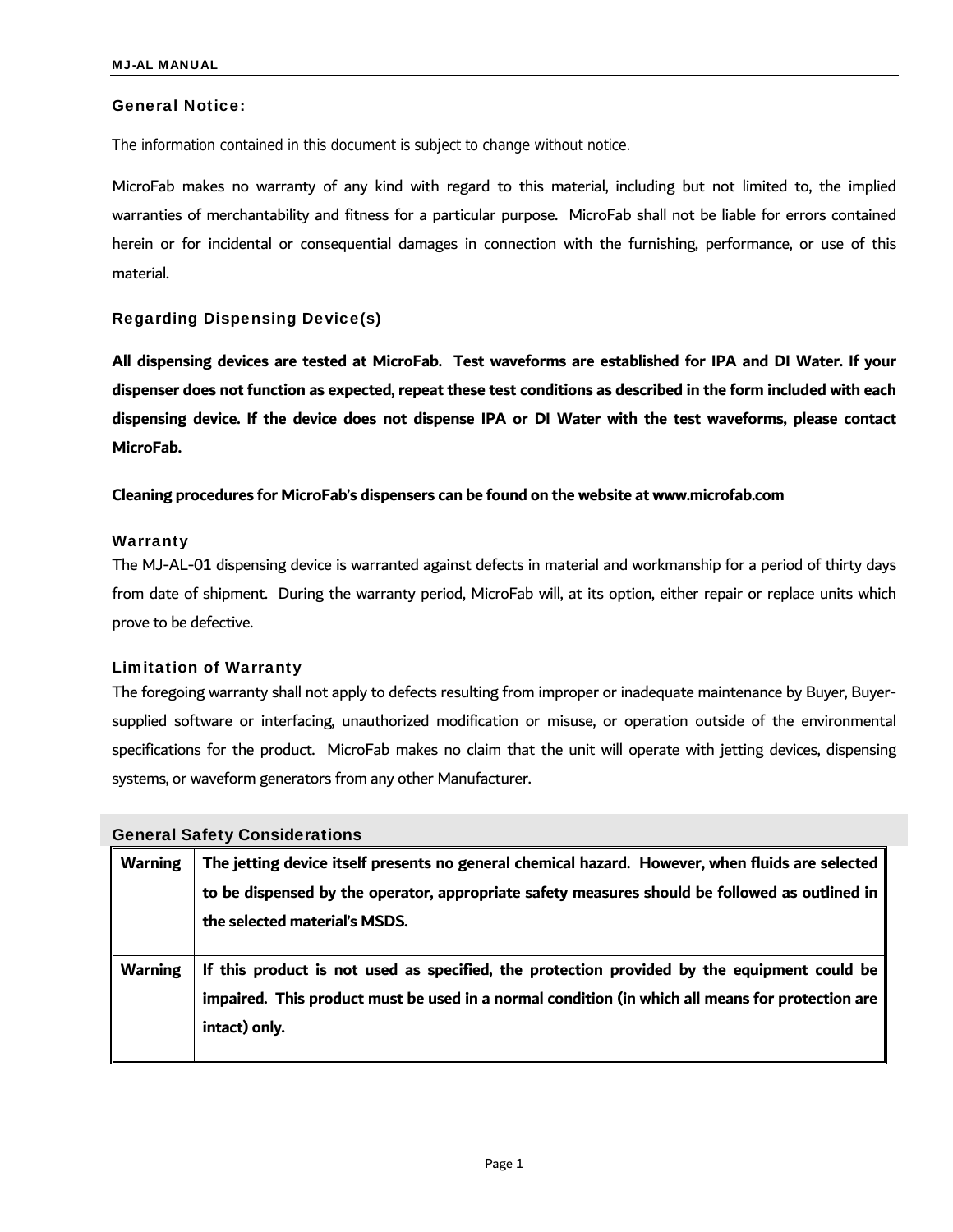### Introduction

MicroFab's MJ-AL-01 jetting device has been developed to dispense single drops of solvents, water-based fluids, and inks. With proper fluid preparation and device maintenance, the jetting device will provide reliable delivery of fluid micro-drops. The jetting device can be provided with orifice sizes ranging from 20-80 microns. Depending on the operating parameters and the fluid, these devices can produce drops ranging from 20-300 picoliters in volume.

## Technical Specification

#### Physical Dimensions

Physical dimensions are shown in Figure 1.



*Figure 1 - Physical Dimensions of MJ-AL-01 (in inches)* 

#### Power Requirements

Required power – 110 - 240VAC/2A max; 50/60 Hz for CT-M5-01 JetDrive™ 5 electronics.



*Figure 2 - Components of the MJ-AL-01 device*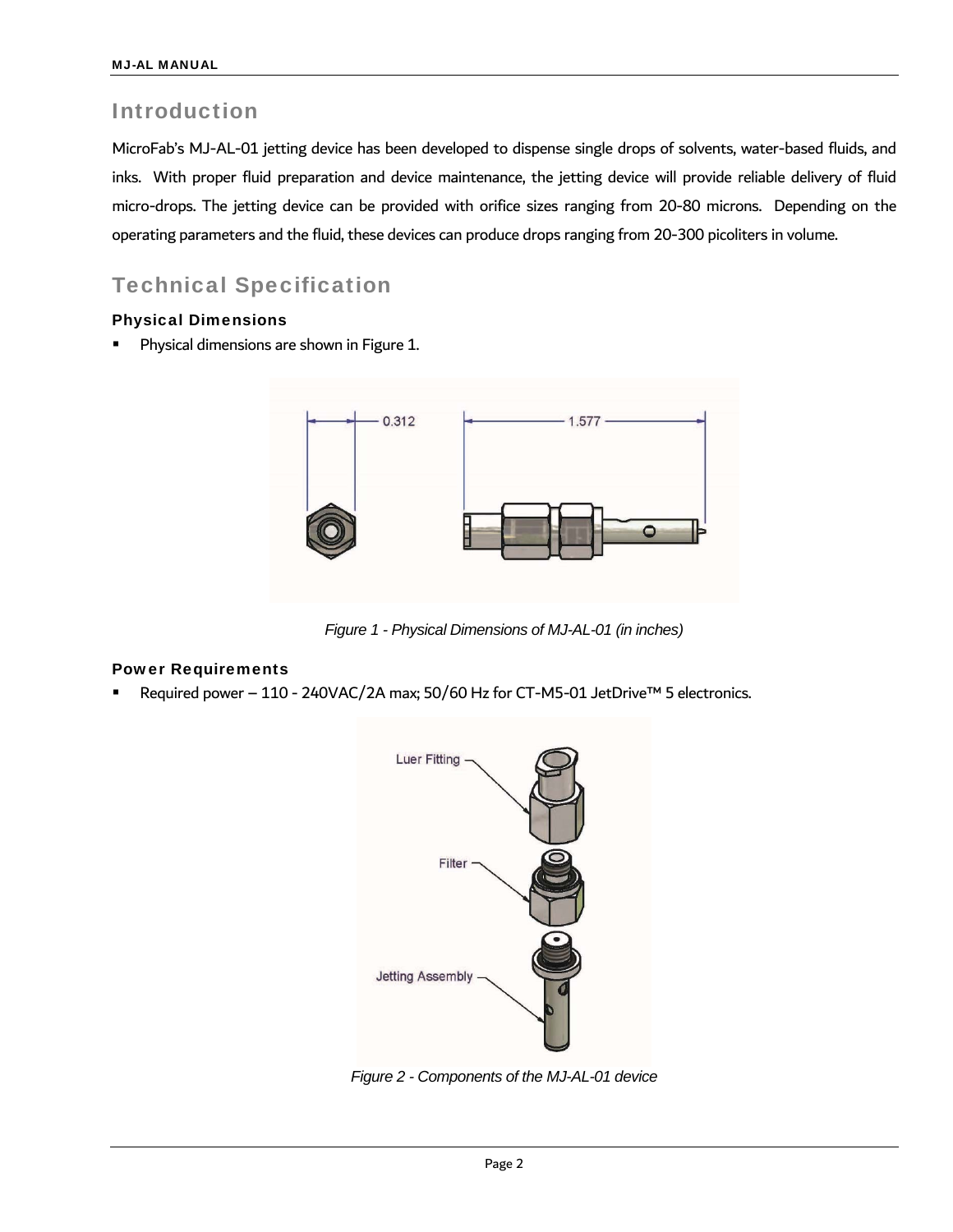#### Specification Tables

| <b>Compatible Materials</b>      |                                         |  |  |  |
|----------------------------------|-----------------------------------------|--|--|--|
| Organic                          | alcohols, ketones, aliphatics,          |  |  |  |
| Solvents                         | aromatics, dipolar solvents             |  |  |  |
| Aqueous                          |                                         |  |  |  |
| Biffers                          | nucleic acids, proteins, cells          |  |  |  |
| Other                            | amino acids, lipids, biodegradable      |  |  |  |
| <b>Biologicals</b>               | polymers                                |  |  |  |
| Electronic                       | fluxes, photoresists, epoxies,          |  |  |  |
| <b>Materials</b>                 | polyimides, electroactive polymers,     |  |  |  |
| Particle                         | pigments, latex spheres, metal          |  |  |  |
| Suspensions                      | particles, Teflon, phosphors, ferrites, |  |  |  |
|                                  | sol-gels, thermoplastics, thermosets,   |  |  |  |
| Other                            | acrylics, >1M salt solutions,           |  |  |  |
|                                  | photographic developer, fuels,          |  |  |  |
|                                  | aqueous adhesives, odorants             |  |  |  |
| * compatibility excludes O-rings |                                         |  |  |  |

|                            | Specifications                   |  |
|----------------------------|----------------------------------|--|
| Standard orifice           | 20-80µm, 5µm intervals, 80-120µm |  |
| diameters                  | for MJ-ABL                       |  |
| Standard orifice           | ±1µm                             |  |
| diameter tolerance         |                                  |  |
| Printhead for MJ-AT,       |                                  |  |
| MJ-ATP                     | PH-46, PH-47                     |  |
| <b>Printhead for MJ-AL</b> | PH-41                            |  |
| Printhead for MJ-AB,       |                                  |  |
| MJ-ABP                     | PH-43                            |  |
| Fluid viscosity            | $3-20c$ Ps                       |  |
| Fluid surface tension      | 20-70 dynes/cm                   |  |
| Fluid pH                   | 2-11                             |  |

#### Pneumatic Control

Depending upon the fluid characteristics and the position of the reservoir to the jetting device, positive or negative pressure control may be required. MicroFab's single channel CT-PT-21 pneumatics controller is designed to provide pressure control for one dispensing device. The CT-PT-21 controller requires a pressure source up to 3000mmHg/60psi (MAX) and vacuum source up to -300mmHg. The CT-PT4 can provide pneumatics control for up to 4 devices.

Pressure at the jetting device can also be regulated by raising or lowering the fluid reservoir relative to the device orifice.

#### **Electrical**

The CT-M5-01 JetDrive™ 5 Controller is designed to provide a waveform pulse to the jetting device to generate droplets. This waveform is controlled via the JetServer™ or Jetlab™ software package. Instructions for using the JetServer™ or Jetlab™ program to create waveforms are included in their respective manuals. To understand how inkjet dispensing works please refer to the Principles of Inkjet Tutorial. An example of this waveform is shown in Figure 3 below.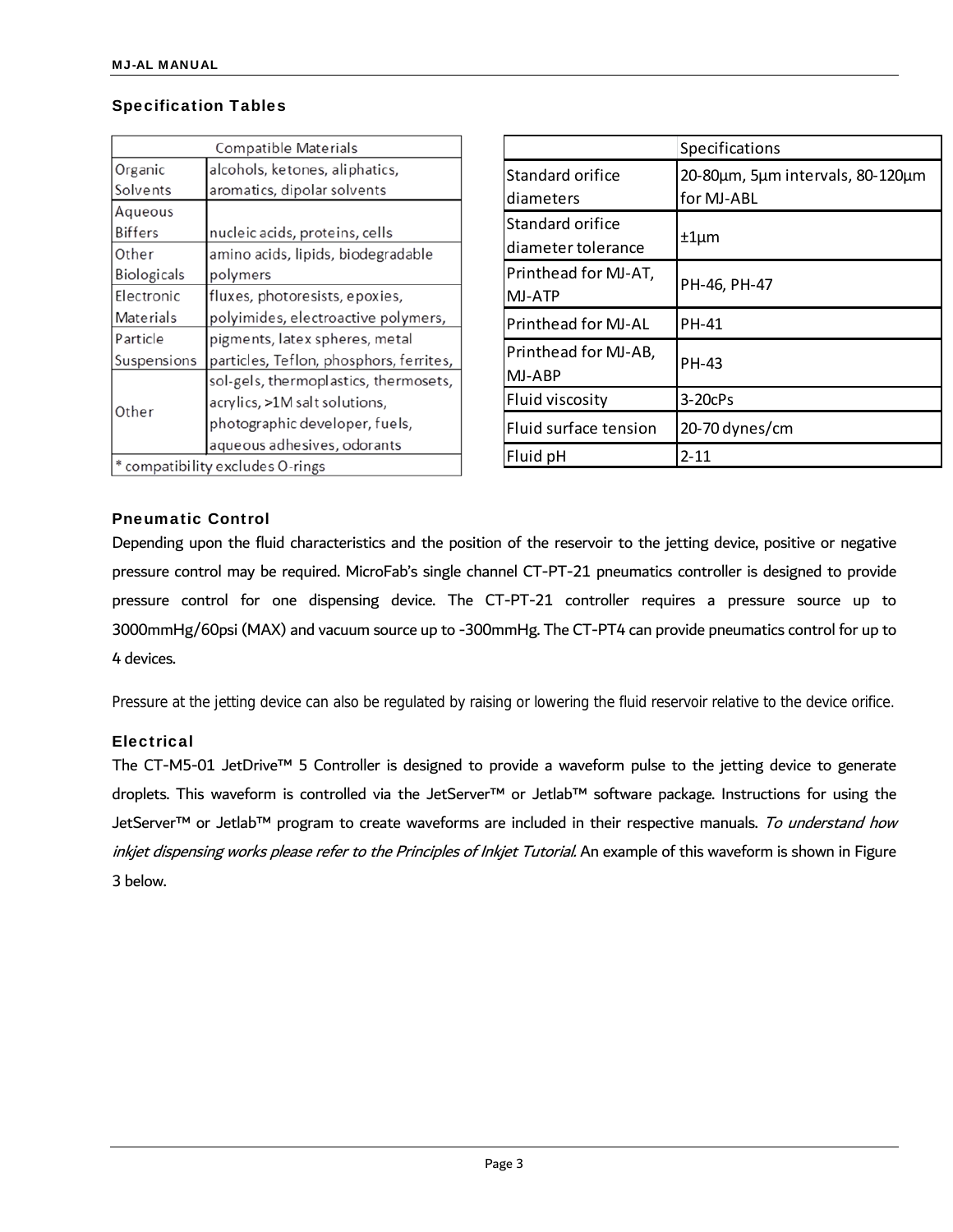

*Figure 3 Example of dispensing waveform* 

#### Operational Voltage Limits

To prevent the depoling of the piezoelectric actuator, the low-temperature MJ-AT jetting device should be operated with *maximum positive voltage* of 70V at room temperature and drop generations frequencies under 1kHz. If no droplets are generated using unipolar waveform of positive 70V, then a bipolar waveform, as shown above in Figure 2, can be employed. The bipolar waveform can have positive and negative voltages and can be offset (negative  $V_0$ ) such that the positive voltage is maintained *under* 70V.

#### Range of environmental conditions

The MJ-AL-01 device has been successfully operated in the temperature range of 20 $^{\circ}$  to 50 $^{\circ}$  C. It is intended for use in a normal laboratory environment.



*Figure 4 - Shipping Contents*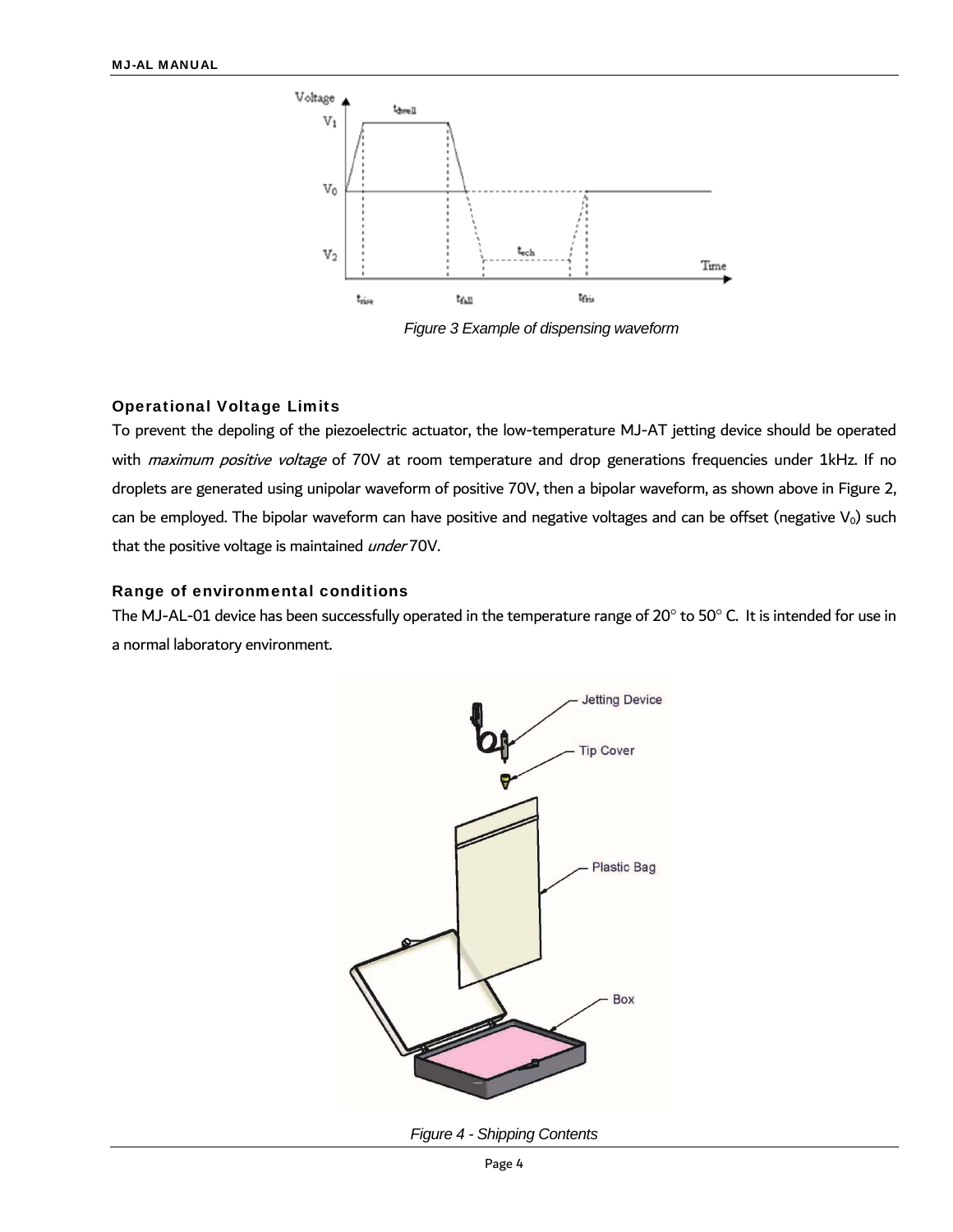#### Shipment Contents (Figure 4 above)

- MJ-AT-01 jetting device
- Tip Cover (installed)
- Plastic Bag (jetting device inside)

All MJ-AL-01 devices are individually packaged in a bag inside a plastic box. The glass tip of the jetting device will be covered by a protective shell. After verifying the box label indicates the correct orifice diameter, remove the device and inspect it. To remove the protective cap, carefully pull the cap directly away from the device to prevent breaking the dispenser's glass tip.

#### Mounting

MicroFab's MJ-AL-01 devices can be used in the PH-41 printhead or a user supplied mounting. In a custom mounting, only attach the device by the Luer fitting. Excessive force on the outer case will destroy the device. The dispensing device cannot be handled or mounted via the glass tip.

The PH-41 printhead reservoir cartridge is flowingly connected to the fluid inlet of the jetting device via a Luer lock coupling. All necessary connections between the jetting device and fluid reservoir are provided with the PH-41 printhead and they can be used in a test stand or Jetlab™ printing system.



*Figure 5 - MJ-AL-01 device with PH-41 reservoir cartridge*